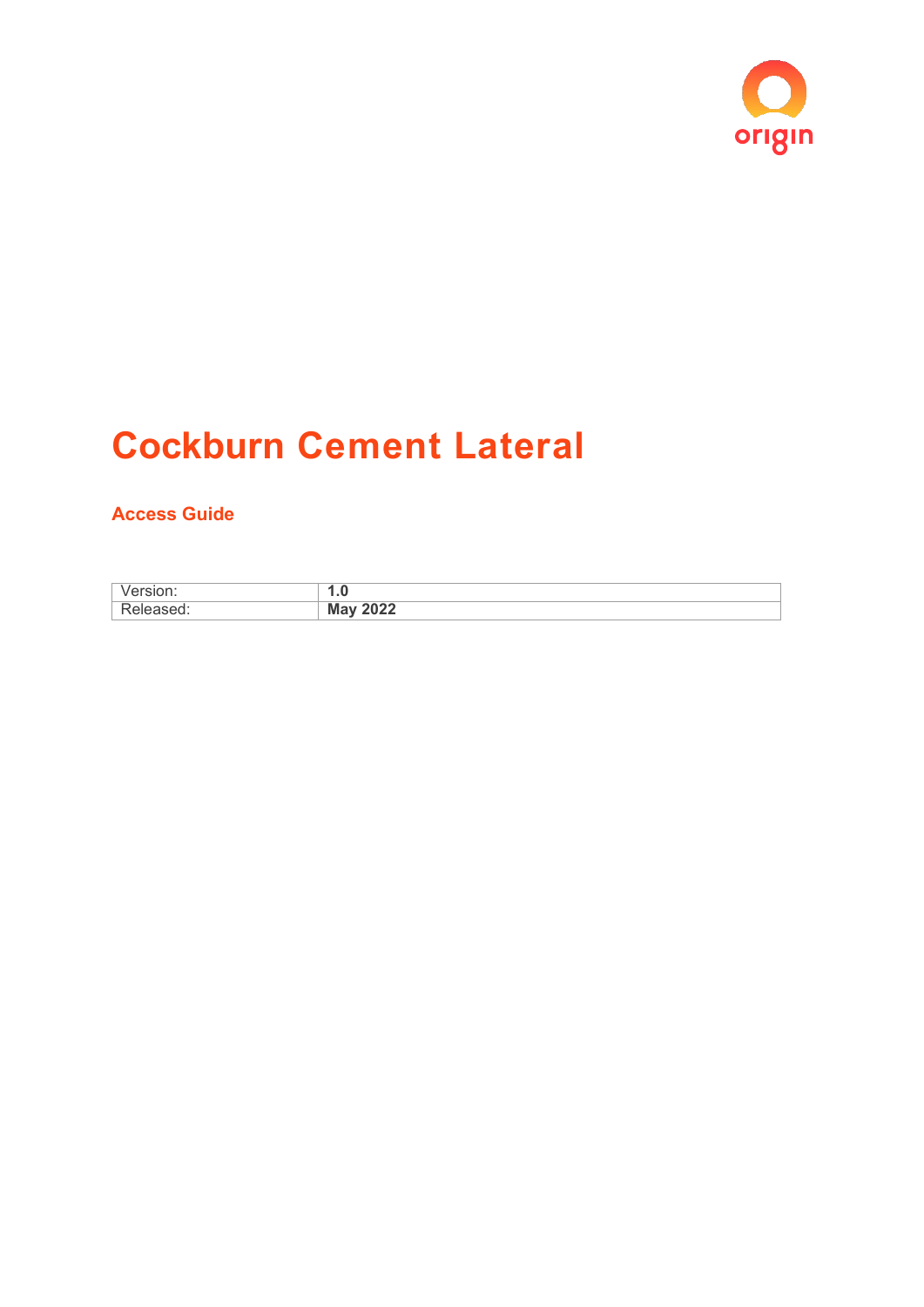## <span id="page-1-0"></span>**Contents**

|                | <b>Access Guide</b>                                    |                |
|----------------|--------------------------------------------------------|----------------|
| Contents       |                                                        | $\overline{2}$ |
| 1              | Introduction                                           | 3              |
| 1.1            | Interpretation and definitions                         | 3              |
| 1.2            | Purpose                                                | 3              |
| $\overline{2}$ | Access guide                                           | 3              |
| 2.1            | Service provider                                       | 3              |
| 2.2            | Contact details                                        | $\overline{4}$ |
| 2.3            | Process for making an access request                   | $\overline{4}$ |
| 2.4            | Process for preparing an access offer and negotiations | 5              |
| 2.5            | Further investigations                                 | 5              |
| 2.6            | Confidential information                               | 6              |
| 2.7            | Review of document                                     | 6              |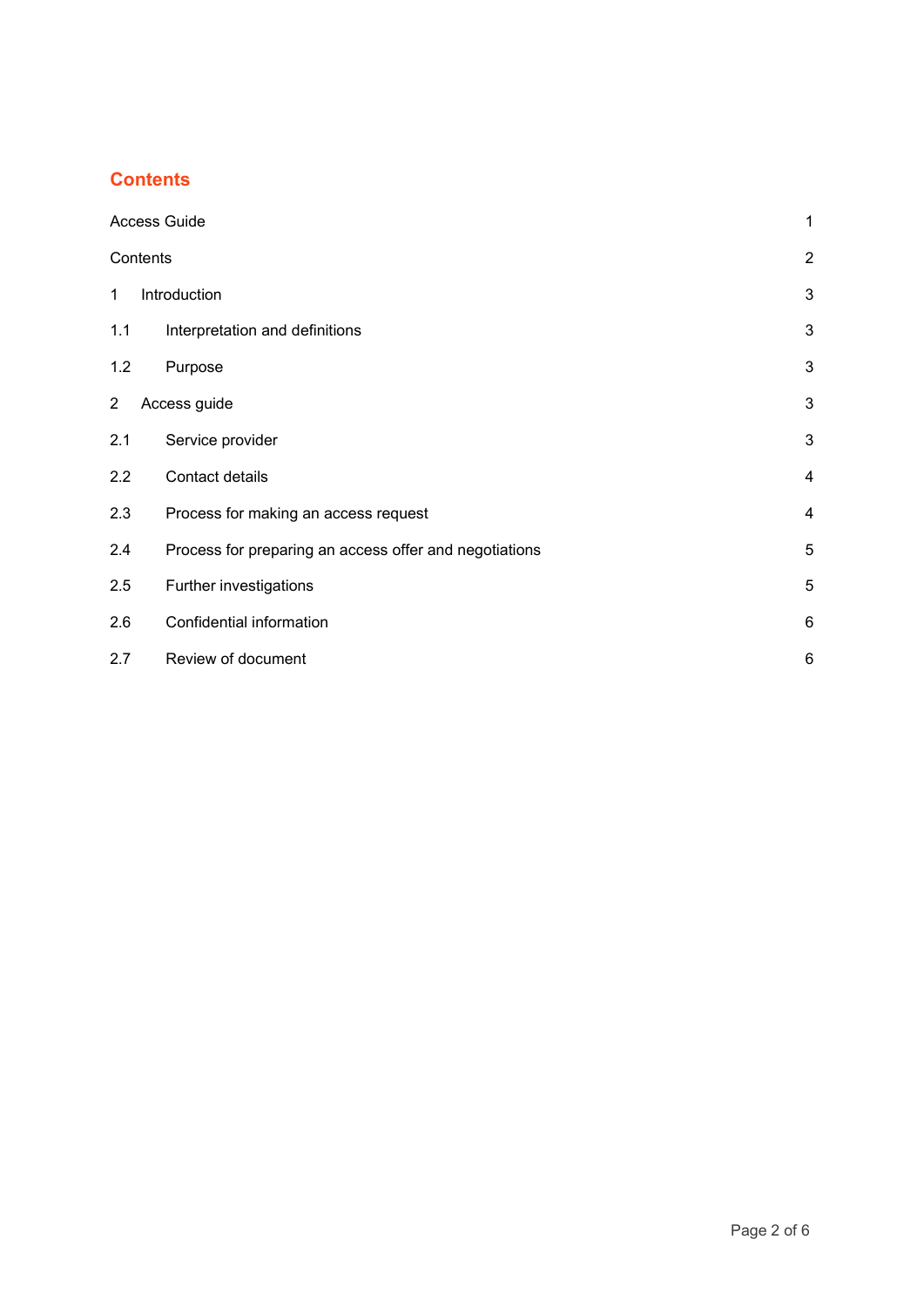## <span id="page-2-0"></span>**1 Introduction**

<span id="page-2-1"></span>**1.1 Interpretation and definitions**

In this document:

- (a) Where a word or phrase begins with a capital letter:
	- $(i)$  it has the meaning given to it in section  $1(e)$  of this document; or
	- (ii) if it is not defined in this document, it has the meaning given to it in the National Gas Rules;
- (b) where a word or phrase is defined, its other grammatical forms have a corresponding meaning;
- (c) headings are for convenience only and do not affect interpretation; and
- (d) unless the context indicates otherwise:

'**APA**' means APT Goldfields Pty Ltd ABN 44 084 545 344.

'**Interconnect Facilities**' means those pipeline facilities that are required to connect the Pipeline to the facilities of a person who receives or delivers gas on the Pipeline and which are necessary to enable Service Provider to receive or deliver gas.

'**Licence**' means Pipeline Licence No.39 issued under the Petroleum Pipelines Act 1969 (WA), as in effect as of the date of this Agreement.

'**Service Provider**' means Origin Energy Pipelines Pty Limited ACN 009 630 648.

**'Pipeline**' means the Cockburn Cement Lateral (18km) consisting of all buried and above ground pipework and all associated valves and other equipment commencing from the inlet flange of the Pipeline downstream from the receipt facilities (at the outlet metering skid in the DBNGP compound at the Mondarra off-take facility) to the outlet flange of the Cockburn Cement Delivery Station, including all items within compounds and on the right of way as set out in the Pipeline Licence.

'**Pipeline Services**' means gas receipt, transportation, delivery and related services provided by means of the Pipeline.

#### <span id="page-2-2"></span>**1.2 Purpose**

- (a) The Service Provider is the owner of the Pipeline. The Pipeline is operated by APA on behalf of the Service Provider.
- (b) Part 23 of the National Gas Rules requires that a service provider providing Pipeline Services by means of a non-scheme pipeline must publish on its website a user access guide that contains the identity and contact details of the service provider, the process for making an access request, arrangements for undertaking further investigations, process for preparing and negotiating an access offer and how confidential information will be managed.
- (c) The purpose of this document is to provide the information required under Part 23 of the National Gas Rules in relation to requests for access to Pipeline Services in respect of the Pipeline.

### <span id="page-2-3"></span>**2 Access guide**

#### <span id="page-2-4"></span>**2.1 Service provider**

Page 3 of 6 (a) The Service Provider will operate the Pipeline and provide Pipeline Service in accordance with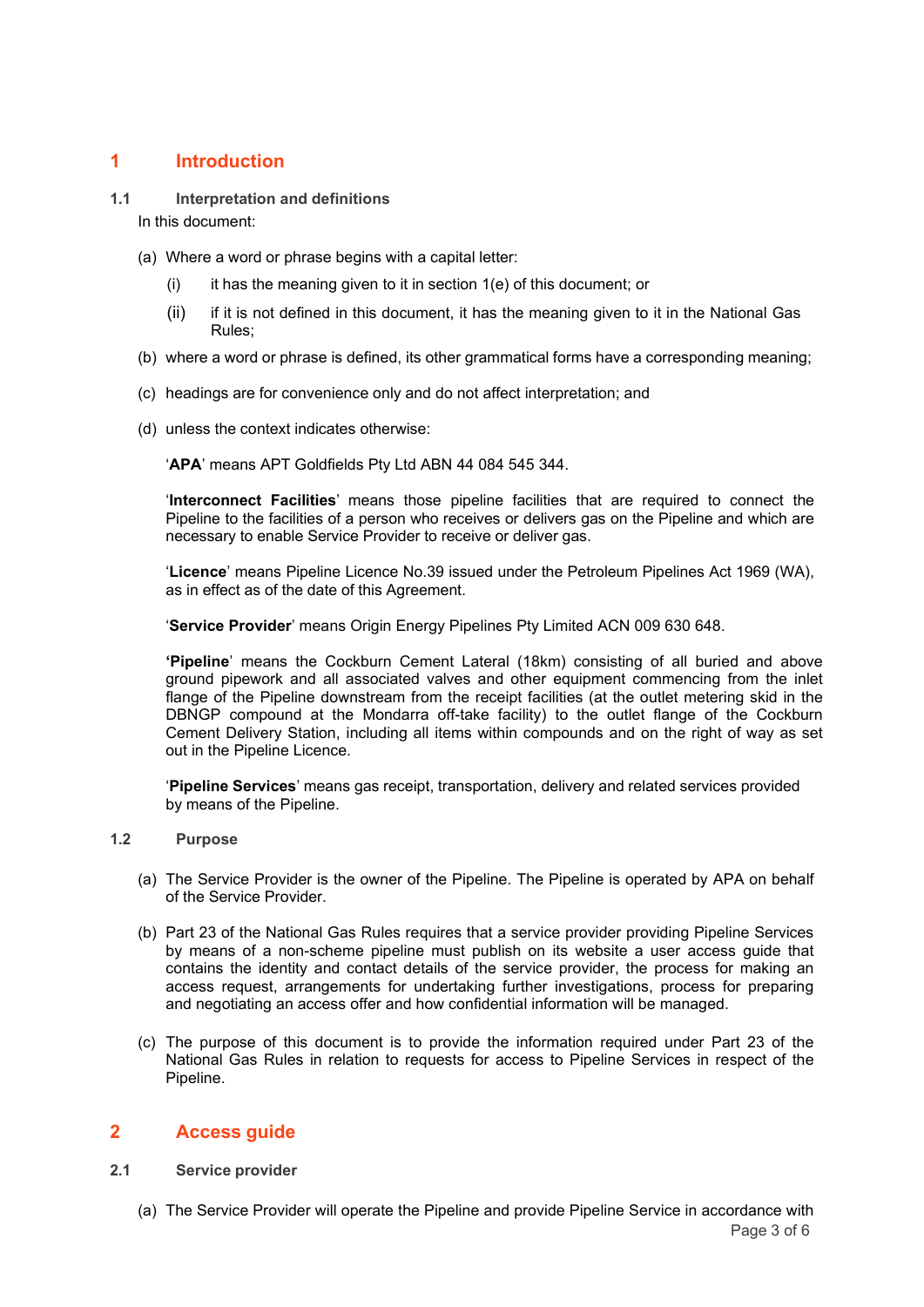this document and the National Gas Rules.

#### <span id="page-3-0"></span>**2.2 Contact details**

- (a) The Service Provider's website will include this document, contact details that can be used to contact the Service Provider with any queries regarding this document and the Cockburn Pipeline Service and Access Information document for information and services relating to the Pipeline.<br>Pipeline. See: https://www.originenergy.com.au/about/who-we-are/what-we-do/exploration-See: https://www.originenergy.com.au/about/who-we-are/what-we-do/explorationproduction/
- (b) Any enquiries, access requests or queries in relation to this document can be sent to:

Head of Wholesale Gas Portfolio Origin Energy Phone: (02) 8345 5000 Email: [DLGasPortfolioNotices@originenergy.com.au](mailto:DLGasPortfolioNotices@originenergy.com.au)

- <span id="page-3-1"></span>**2.3 Process for making an access request**
	- (a) Subject to pre-existing contractual arrangements, all users or prospective users who have submitted an Access Request in accordance with this document will have equal opportunities for access to a Pipeline Service.
	- (b) Subject to section 2.3(c), under rule 559 of the National Gas Rules, any user or prospective user of the Pipeline may request the Service Provider to provide a Pipeline Service by contacting the Service Provider under section 2.2 ('**Access Request**').
	- (c) A prospective user is also welcome to make a preliminary enquiry for access to a Pipeline Service prior to making a formal Access Request, and if requested, the Service Provider must carry out further investigations on the basis of any preliminary enquiry to assist the prospective user in making a formal Access Request.
	- (d) To submit an Access Request, the Service Provider requires that a user or prospective user:
		- (i) must be resident in Australia or have a permanent establishment in Australia;
		- (ii) is incorporated or constituted under *Corporations Act 2001* or if incorporated under another law then the user or prospective user must have provided Service Provider with a legal opinion in form and substance satisfactory to the Service Provider that confirms:
			- A. the due incorporation and good standing of the user or prospective user;
			- B. the legal capacity of the user to enter into and perform an agreement for Pipeline Services between the Service Provider and the user or prospectiveuser.
		- (iii) must demonstrate that it has the necessary financial capability to discharge its present and future obligations in relation to the Pipeline Services the subject to the Access Request.
	- (e) The Access Request must:
		- (i) be in writing and be addressed to the person set out in section  $2.2(a)$ ;
		- (ii) specify that it is a formal Access Request under rule 559 of the National Gas Rules;
		- (iii) include the following details:
			- A. Contracting entity and details for the purposes of notices;
			- B. start and end date of service term for each Pipeline Service;
			- C. maximum daily quantity requirement for each Pipeline Service;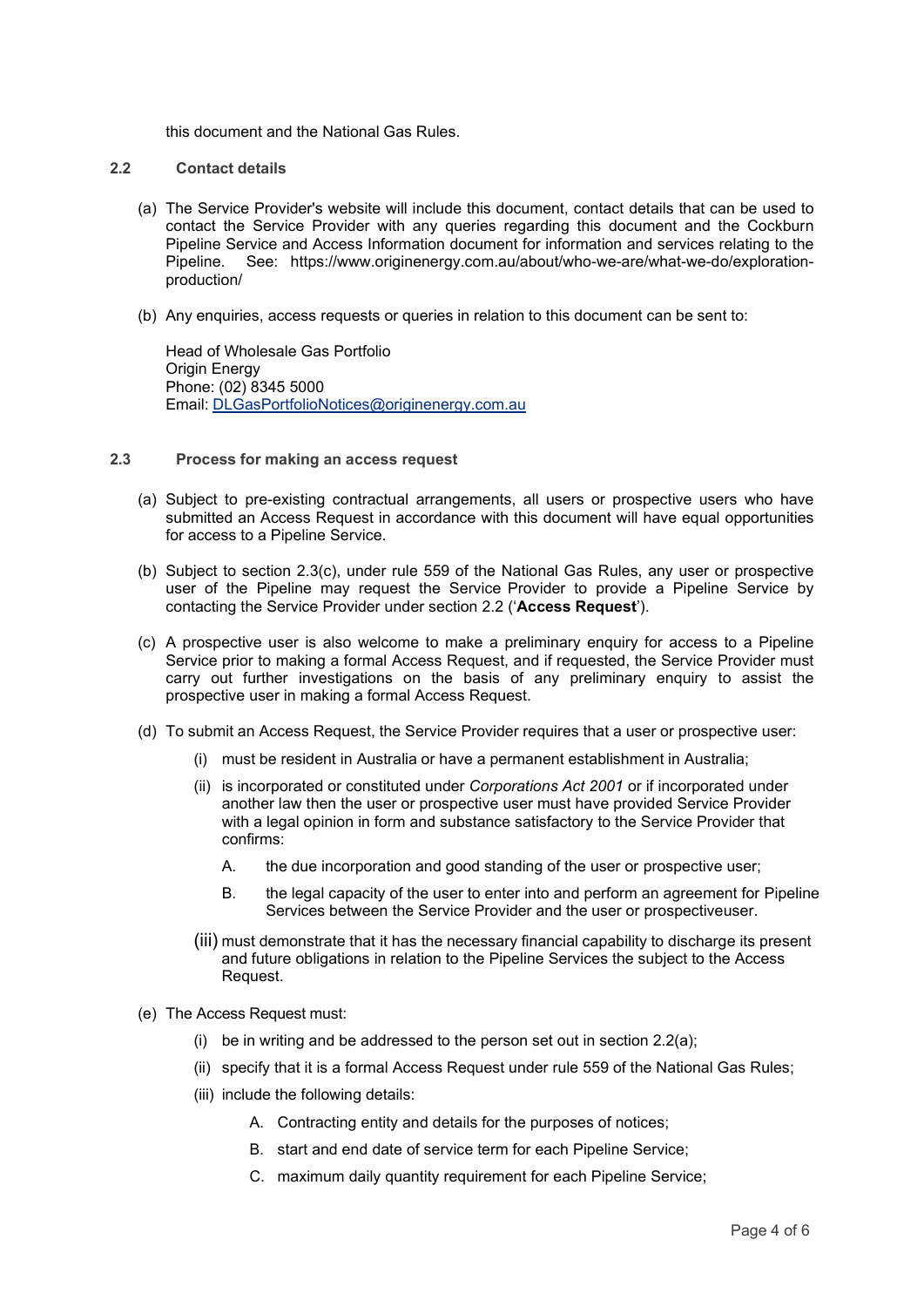- D. maximum hourly quantity requirement for each Pipeline Service; and
- E. details of each receipt point at which gas is to be delivered to the Service Provider by or for the account of that user and details of each delivery point at which gas is to be delivered by the Service Provider to or for the account of that user.
- (f) If the Access Request appears incomplete, the Service Provider must notify you within 5 business days after the Access Request is received specifying the information required to complete the Access Request.

#### <span id="page-4-0"></span>**2.4 Process for preparing an access offer and negotiations**

- (a) The Service Provider will review the submitted Access Request and contact the user or prospective user within 15 business days to advise whether there is sufficient spare capacity available on the Pipeline to meet the Access Request, subject to pre-existing contractual arrangements. If there is not sufficient capacity available section 2.5 will apply.
- (b) The terms and conditions on which Service Provider will provide a Pipeline Service (including the price or tariff for that Pipeline Service) will be determined having regard to the Access Request through negotiation between the Service Provider and the user or prospective user who requires that Pipeline Service, or in default of agreement, through dispute resolution in accordance with Chapter 6 of the National Gas Law.
- (c) If there is sufficient spare capacity available on the Pipeline to meet the Access Request then the Service Provider will prepare and provide to the user or prospective user the terms and conditions of the Pipeline Services the subject of the Access Request ('**Access Proposal'**).
- (d) The parties must negotiate in good faith an Access Proposal in accordance with section 216G of the National Gas Law.
- (e) A user or prospective user who is a party to negotiations in respect of an Access Proposal may in accordance with section 562 of the National Gas Law, from time to time, by written notice reasonably request the Service Provider to provide information in relation to the matters being negotiated in connection with the Access Proposal.
- (f) Subject to confidentiality restrictions with third parties and commercially sensitive information of the Service Provider, the Service Provider will within 15 business days of the notice or any longer period agreed by the user or prospective user, provide information reasonably requested by a user or prospective user in connection with the Access Proposal.
- (g) Once the terms and conditions of an Access Proposal have been agreed or determined through dispute resolution in accordance with Chapter 6 of the National Gas Law, the Service Provider and the user or prospective user must sign a gas transportation agreement to evidence those terms and conditions. The Service Provider is not obliged to provide any Pipeline Services until an agreed gas transportation agreement is signed by the user or prospective user.
- (h) Nothing in this document prevents a user or prospective user from referring a dispute to arbitration in accordance with 216J of the National Gas Laws.

#### <span id="page-4-1"></span>**2.5 Further investigations**

- (a) When the combined demands for Pipeline Services exceed Pipeline capacity, it may not be feasible to provide all users or prospective users with Pipeline Service.
- (b) The Service Provider will consider extending or expanding the Pipeline to meet users or prospective users requirements where it considers it to be commercially viable and technically feasible to do so.
- (c) In the event that Service Provider determines that there is sufficient demand for an economic Pipeline expansion, it may elect to seek expressions of interest from users or prospective users and either negotiate with them in good faith directly or conduct a competitive tender for any spare capacity and the new (unbuilt) capacity.